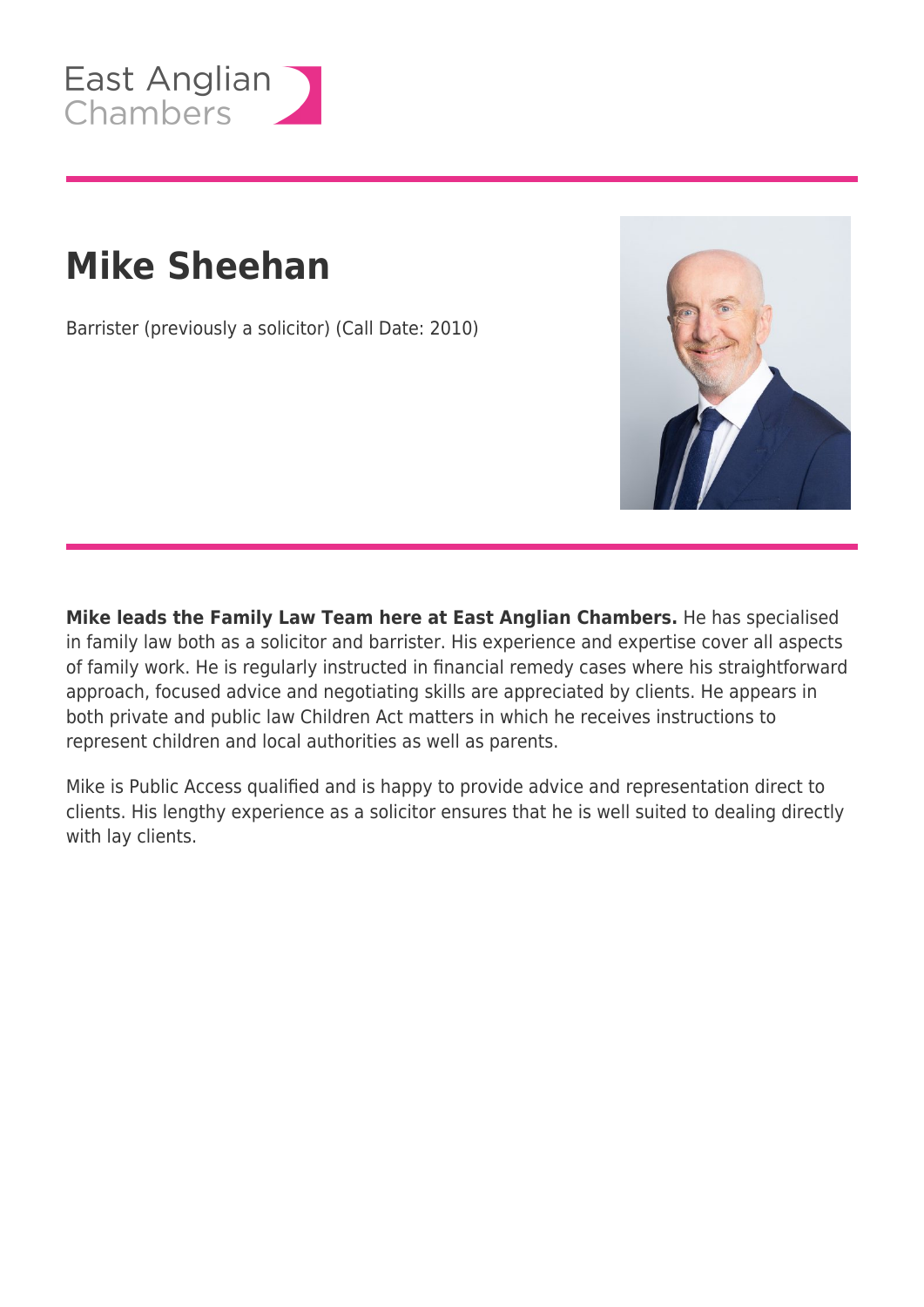



## **Court and tribunal experience**

Mike regularly appears in the Family Court at all levels throughout the region and beyond

## **Qualifications/Education**

LLB – University of Warwick Certificate in European Community Law – University of Essex Advanced Certificate in Employment Law – University of East Anglia Solicitor (1981)

## **Memberships/Appointments**

Family Law Bar Association Middle Temple South East Circuit

## **Legal 500 and other relevant quotations**

"The case involved an immense amount of work, but also fine judgment. I just want to put on